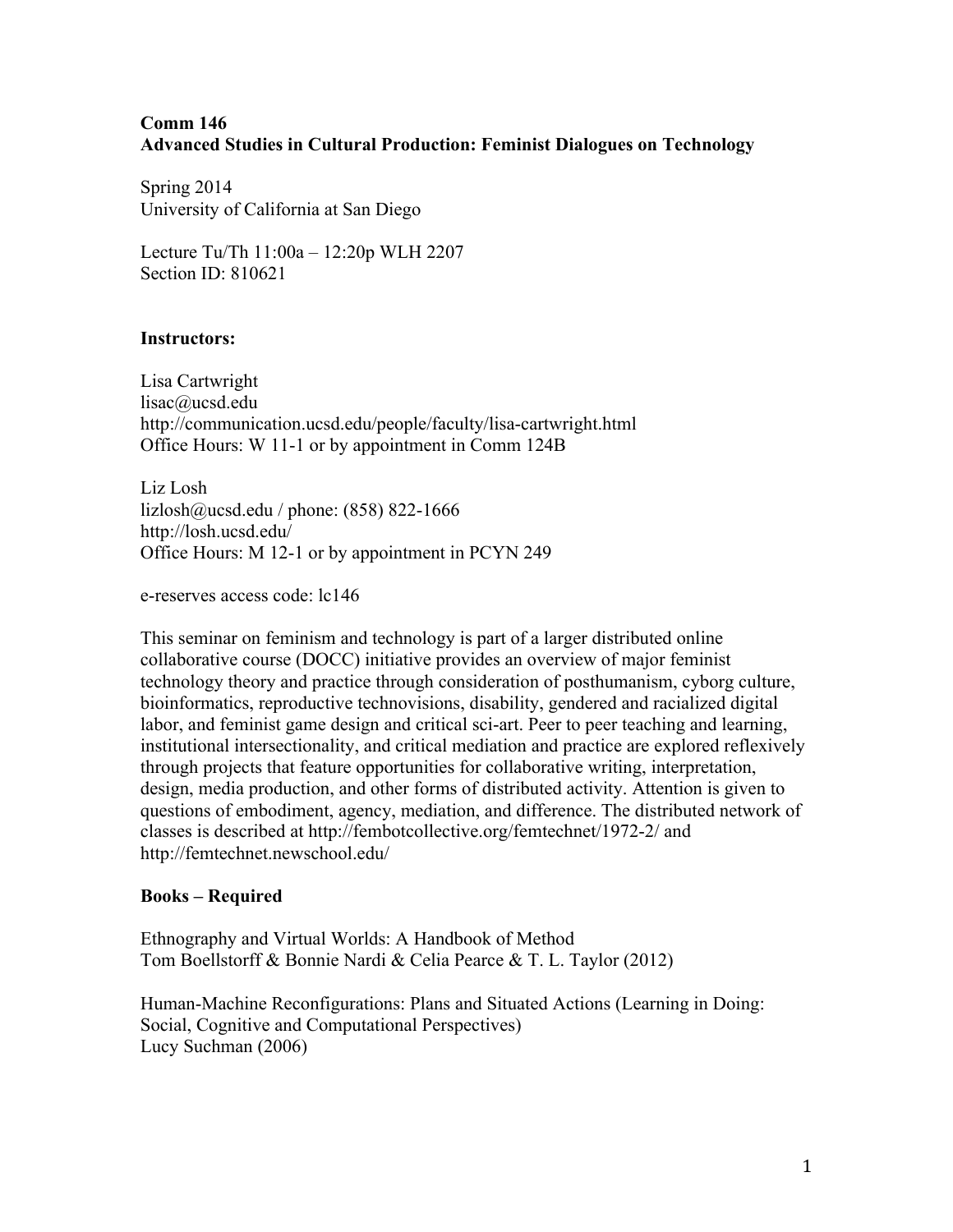Recommended: The Cybercultures Reader: Second Edition David Bell & Barbara Kennedy (2000)

Additional Readings Geisel e-reserves and electronic book links listed here for items not in required books. e-reserves password: lc146 (not case sensitive)

#### **Week 1**

Losh and Cartwright 4/1 Introductions

Cartwright 4/3 "The Cyborg Manifesto" Donna Haraway The Cybercultures Reader (p. 34-65) http://www.egs.edu/faculty/donna-haraway/articles/donna-haraway-a-cyborg-manifesto/

Viewing: "Transformations" http://femtechnet.newschool.edu/groups/docc-2013-videodialogs/forum/topic/transformations-donna-haraway-catherine-lord-and-beatriz-da-costa/

## **Week 2 Writing feminism**

Losh 4/8 *Blog Comment Assignment Due*

Viewing: "Archive" http://femtechnet.newschool.edu/groups/docc-2013-video-dialogs/forum/topic/archivelynn-hershman-and-b-ruby-rich/ Viewing: *! WOMEN ART REVOLUTION* 

Losh 4/10 Reading: Reading: "Reading Cyborgs, Writing Feminism" Technologies of the Gendered Body Anne Balsamo (1996)

Viewing: *Teknolust*, Lynn Hershman-Leeson, 2002*,* 85m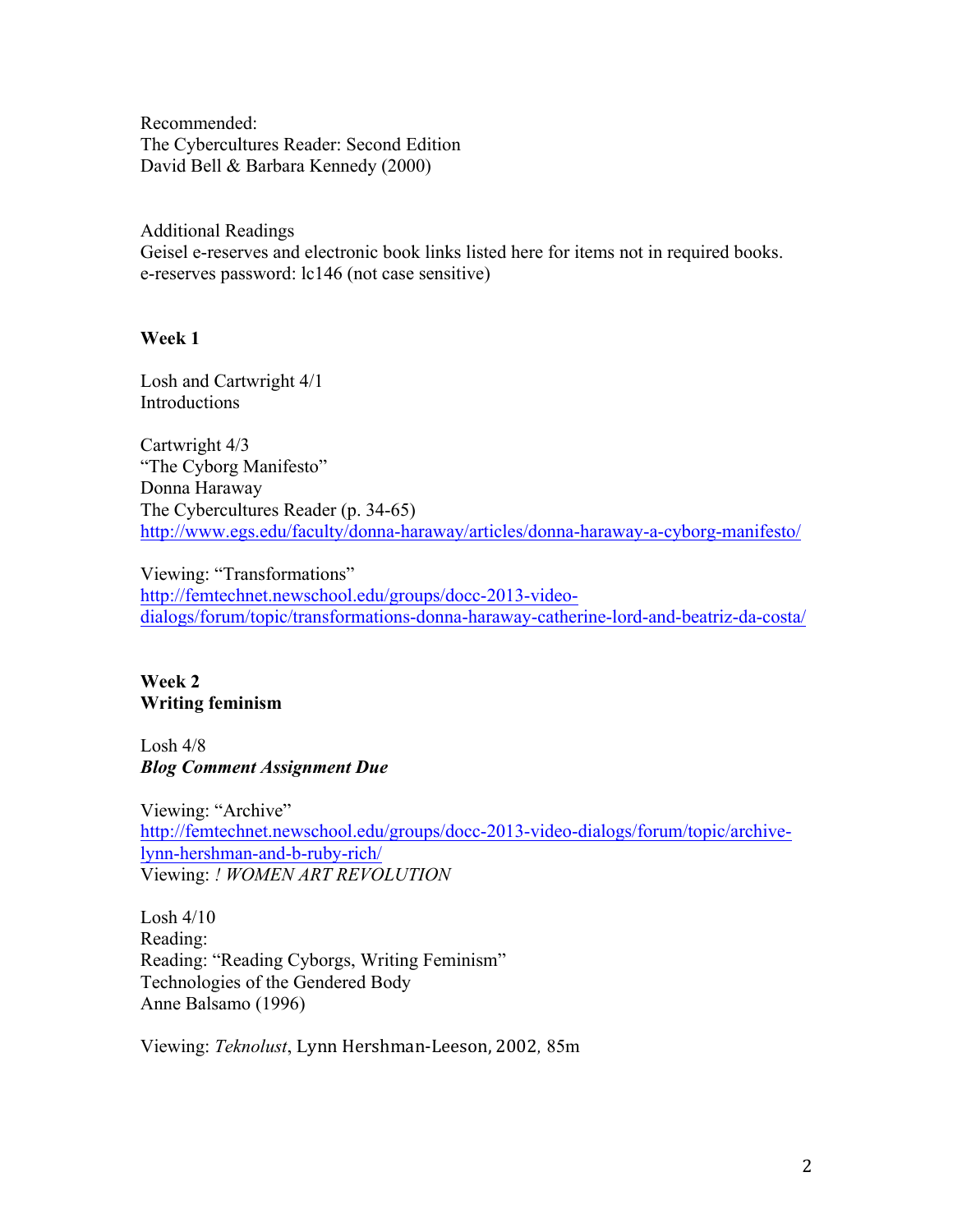## **Week 3 Wikistorming**

Losh  $4/15$ Essential Wikipedia Resource at http://femtechnet.newschool.edu/wikistorming/

Viewing: "Feminism, Technology, and Wiki Storming" http://vimeo.com/85418560 and "Editing on Wikipedia," http://vimeo.com/64973792

Reading: The Right Tools for the Job Adele Clarke and Joan Fujimora (Princeton 1992) Introduction, "What Tools? Which Job? Why Right?" (p. 3-46)

To start thinking about the Wikistorming assignment, look at a Wikipedia entry about "tools" or "jobs" that does not reflect the work of feminist scholarship. What questions do Clarke and Fujimora raise that could be applied to many domains? What does it mean to think about the material and embodied aspects of knowledge-making?

Cartwright 4/17 Joan Scott, The Evidence of Experience [1991]

Kavita Philip, What is a technological author? The pirate function and intellectual Property, Postcolonial Studies 8(2) [2005]

**Week 4 Feminist ethnography 1**

Losh 4/22 *Wikistorming Assignment Due*

"Ten Myths" (29-51) and "Ethics" (129-150) Ethnography and Virtual Worlds: A Handbook of Method Tom Boellstorff & Bonnie Nardi & Celia Pearce & T. L. Taylor (2012)

Cartwright 4/24 Richelle D. Schrock, The Methodological Imperatives of Feminist Ethnography

Carolyn Ellis, Tony E. Adams & Arthur P. Bochner, Autoethnography: An Overview [2011] at http://www.qualitativeresearch.net/index.php/fqs/article/view/1589/3095#footnote\_1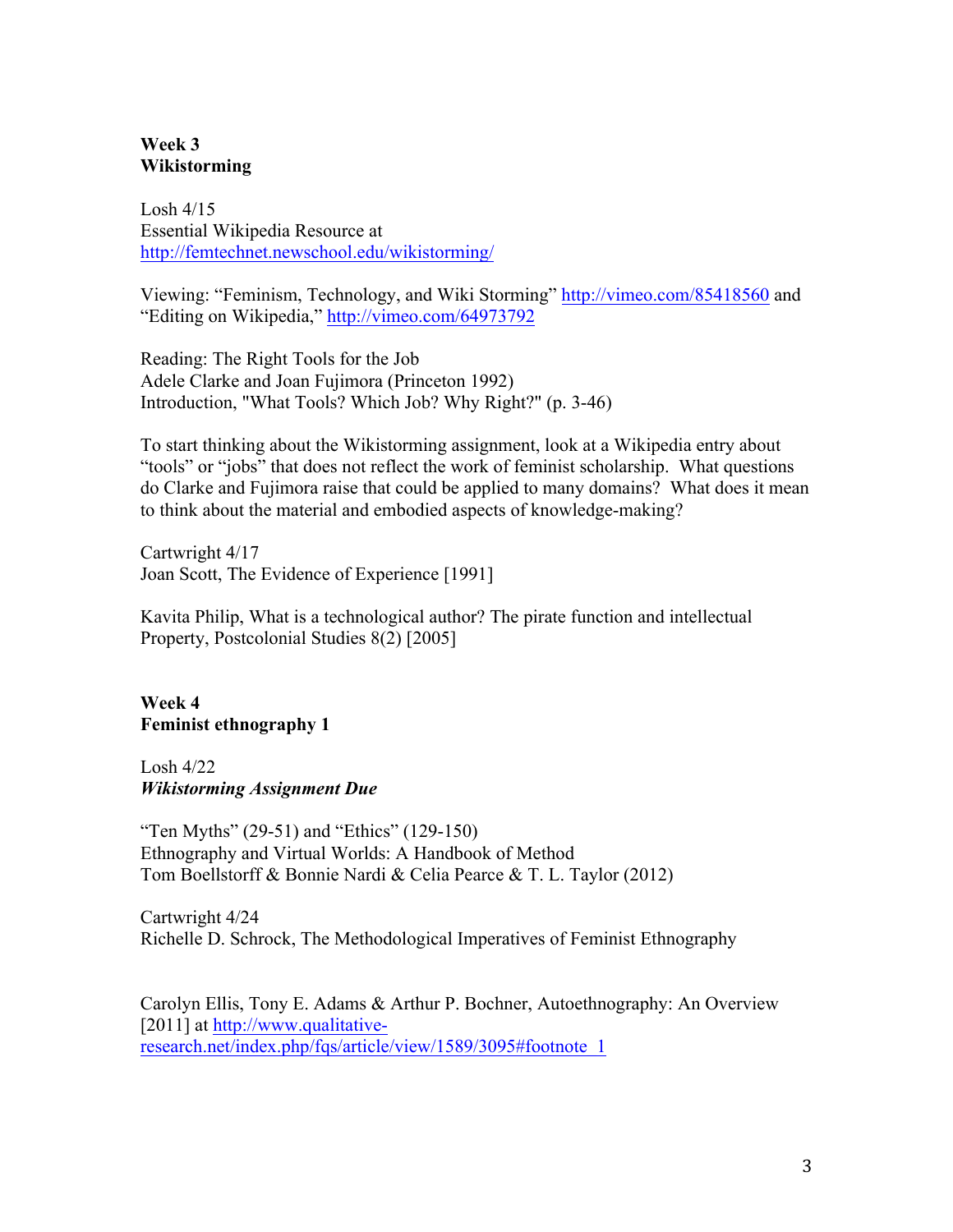Recommended: Radhika Gajjala and Annapurna Mamidipudi, Cyber Selves: Feminist Ethnographies of South Asian Women [2004]

Daniel Domínguez, Anne Beaulieu, Adolfo Estalella, Edgar Gómez, Bernt Schnettler & Rosie Read, Virtual Ethnography http://www.qualitativeresearch.net/index.php/fqs/article/view/274/601 [2007]

Virtual ethnography project distributed

# **Week 5 Feminist ethnography 2: Mobile subjects**

Cartwright 4/29 Michaela Fay, Mobile Subjects, Mobile Methods, Parts 1 and 2, http://www.qualitativeresearch.net/index.php/fqs/article/view/278/611 [2007]

Alex Juhasz, An Ethnographic Exploration of Tumblr, **http://www.feministonlinespaces.com/2012/11/an-ethnographic-exploration-oftumblr/**

Recommended: Radhika Gajjala and Annapurna Mamidipudi, Cyber Selves: Feminist Ethnographies of South Asian Women [2004]

Cartwright 5/1 Ethnography workshop

**Week 6 Feminist HCI**

Losh  $5/6$ *Ethnography project due*

Viewing: "Systems: Infrastructure" http://femtechnet.newschool.edu/groups/docc-2013-video-dialogs/forum/topic/systems-2 infrastructures-lucy-suchman-and-katherine-gibson-graham/ Reading: Lucy Suchman 24-84 ("Preface," "Introduction," "Interactive Artifacts," "Plans," and "Situated Actions")

Losh  $5/8$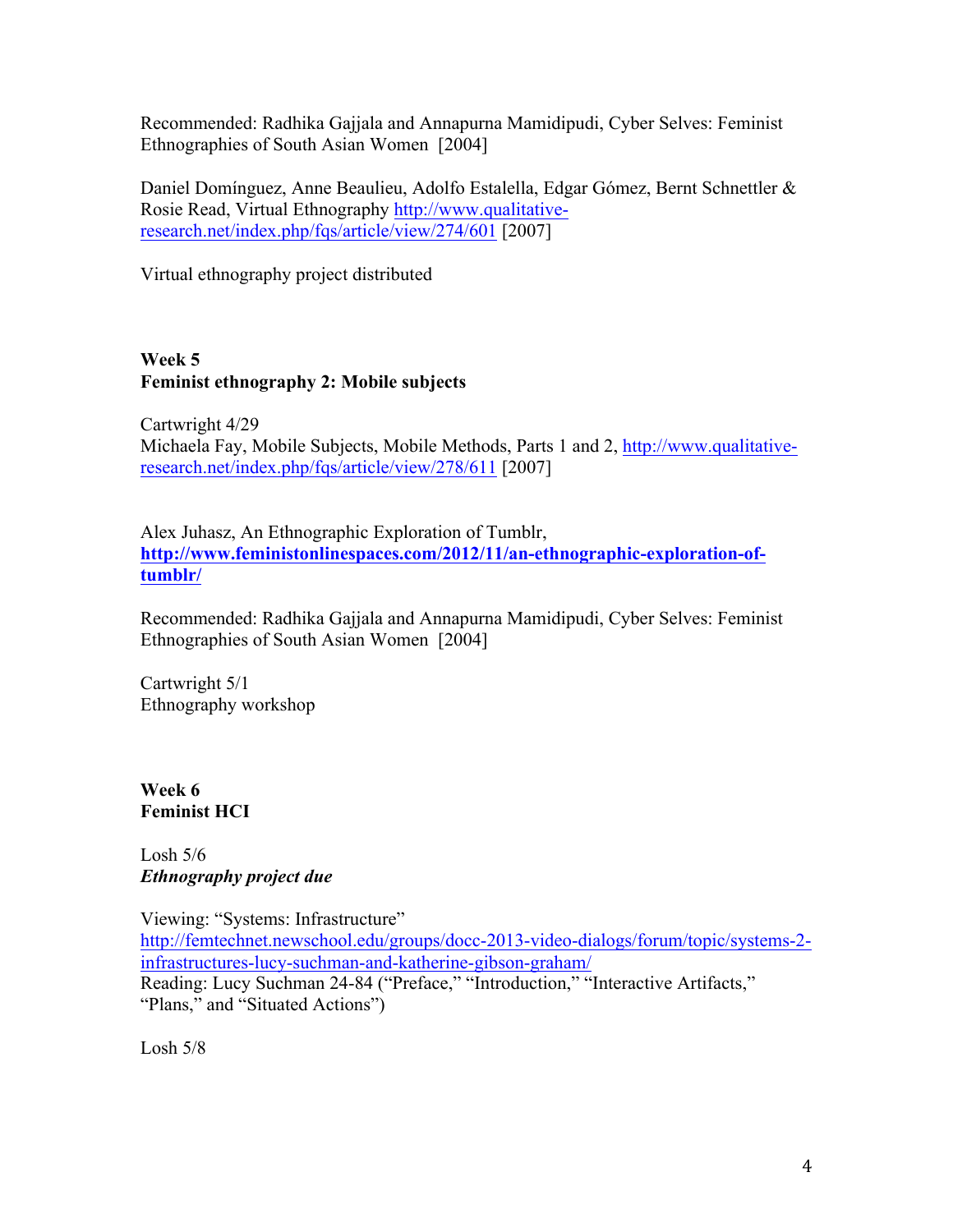Reading: Lucy Suchman 206-286 ("Agencies of the Interface," "Figuring the Human in AI and Robotics," Demystification and Enchantment of the Humanlike Machine," and "Reconfigurations")

Shaowen Bardzell, "Feminist HCI" http://dmrussell.net/CHI2010/docs/p1301.pdf

Brewer, J., Kaye, J., Williams, A., and Wyche, S. Sexual interactions: Why we should talk about sex in HCI. 2006

# **Week 7 Labor/Design**

Losh 5/13 Viewing :"Feminism, Technology, and Labor http://femtechnet.newschool.edu/groups/docc-2013-video-dialogs/forum/topic/history-ofthe-engagement-of-feminism-technology-labor-judy-wacjman-with-an/#post-1530 Reading: Technofeminism Judy Wajcman 1-31 ("Feminist Utopia or Dystopia" and "Male Designs on Technology")

Recommended:

ICT, design and development: transnational feminist empowerment discourses http://www.diva-portal.org/smash/get/diva2:506080/FULLTEXT01.pdf Digital baskets

Cartwright 5/15 Chavan, A., Gorney, D., Prabhu, B., Arora, S. The washing machine that ate my sari: Mistakes in cross-cultural Design Interactions, 16(1), 2009, 26-31

Aimi Hamraie , Designing Collective Access: A Feminist Disability Theory of Universal Design http://dsq-sds.org/article/view/3871/3411

Recommended: Lerman, N., Mohun, A., and Oldenziel, R. Versatile tools: Gender analysis and the history of technology -- Technology and Culture 38 (1997), 1-8.

Gender, disability, work and technology A presentation by Amanda Cachia, Yelena Gluzman and Heidi Kayser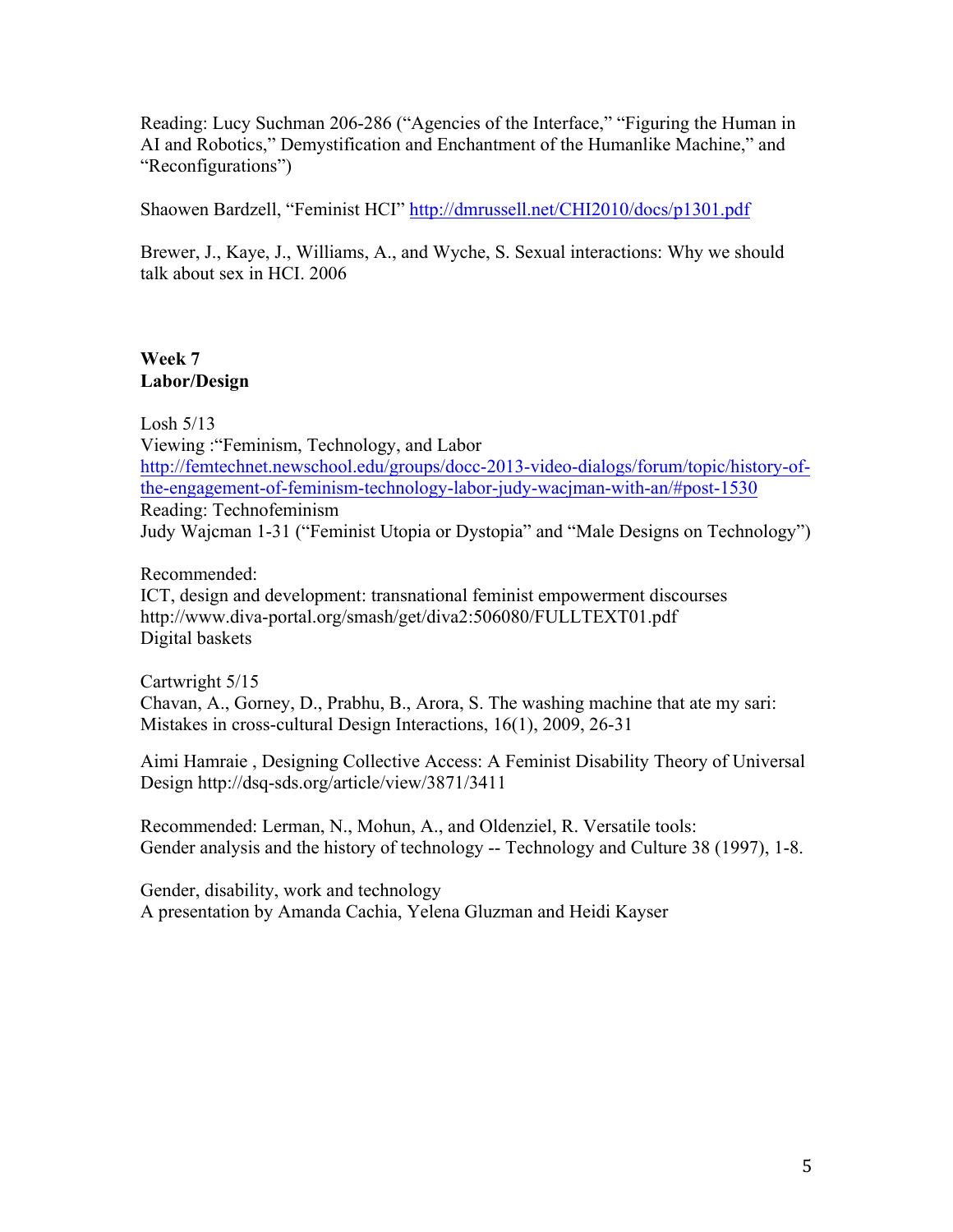## **Week 8 Feminist space**

## Cartwright 5/20 *Object Assignment Due*

Melissa Wright, Gender and geography II: bridging the gap — feminist, queer, and the geographical imaginary [2010]

Mei-Po Kwan, Feminist Visualization: Re-envisioning GIS as a Method in Feminist Geographic Research, AAAG 92(4) 2002

Cartwright 5/22 Map assignment workshop

**Week 9 Critical play / the self(ie)**

Losh 5/27 *Map assignment due* 

Viewing: "Systems: Narratives" (and Games) http://femtechnet.newschool.edu/groups/docc-2013-video-dialogs/forum/topic/systems-1 brenda-laurel-and-janet-murray/ Reading: Critical Play: Radical Game Design by Mary Flanagan (MIT 2013) Ch. 2. "Playing House" (17-62) and and Ch. 7 "Critical Computer Games" (222-249)

Losh 5/29 Viewing: Selfiecity.net Viewing; "Feminism, Technology, and Race" http://femtechnet.newschool.edu/groups/docc-2013-video-dialogs/forum/topic/race-lisanakamura-and-maria-fernandez/ Viewing: "Seeing Digital Media" http://shelby.tv/video/vimeo/49985513/now-visual-culture-nakamura Reading: Lisa Nakamura, "Race In/For Cyberspace" Cybercultures Reader 297-304 http://www.humanities.uci.edu/mposter/syllabi/readings/nakamura.html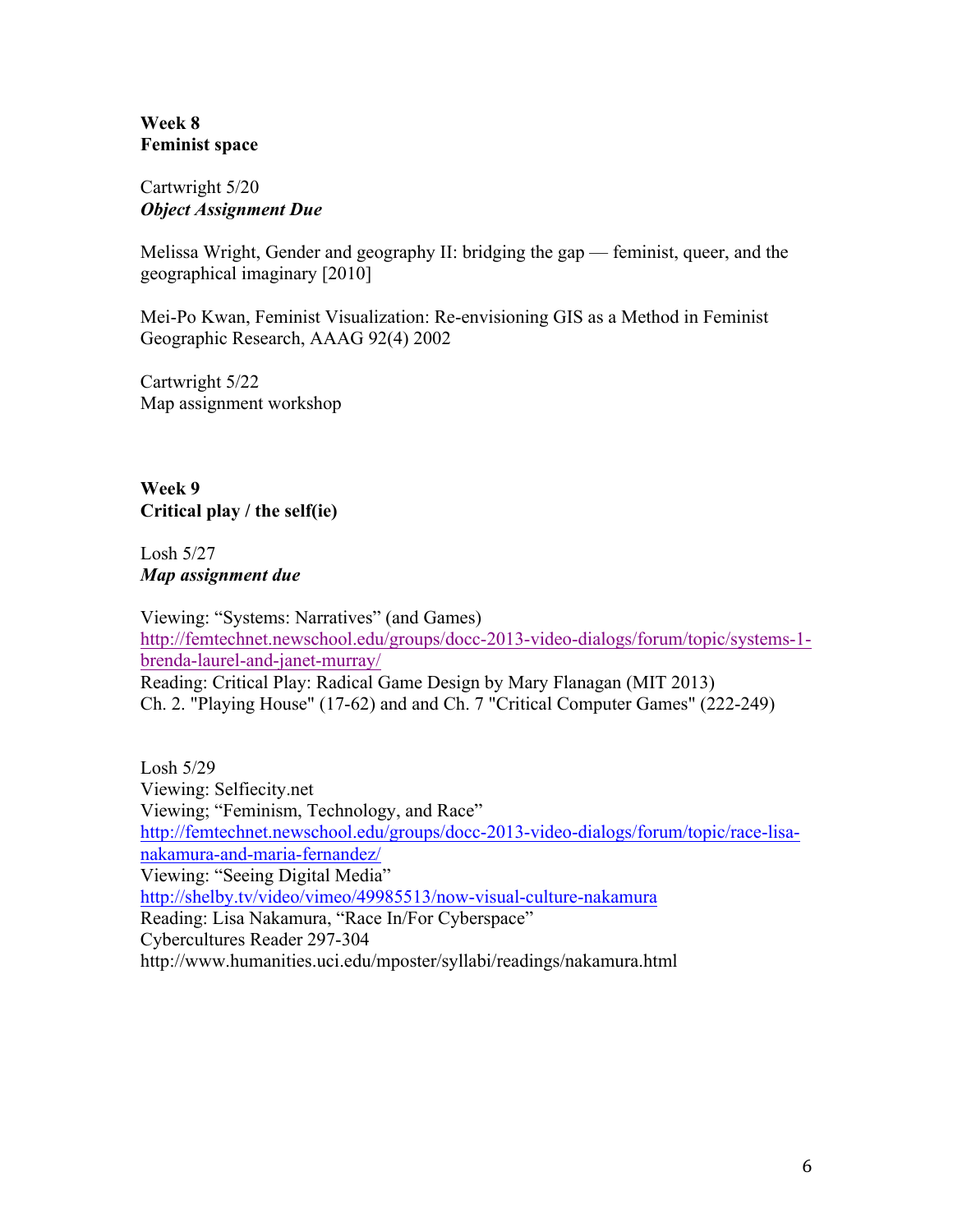## **Week 10 Feminist technoscience**

## Cartwright 6/3 *Critical Selfies Assignment Due*

D.A. Caeton, Choice of a Lifetime: Disability, Feminism, and Reproductive Rights, DSQ 31 (1) 2011 http://dsq-sds.org/article/view/1369/1501

Michelle Murphy, "Seizing the Means of Production"

Clark et al, "Biomedicalization" http://www.asanet.org/images/members/docs/pdf/featured/biomedicine.pdf

Cartwright and Losh 6/5 Conclusion

Finals Week: Final FemTechNet Event

 $\mathcal{L}_\text{max}$ 

# **1) One blog comment (200-250 words)**

Bonnie Nardi once observed that "the modal number of comments in individually authored blogs has been found to be zero," which was a theme picked up in Geert Lovink's book Zero Comments. This assignment asks you to make a substantive comment on a blog posting that addresses issues relevant to this course (HASTAC, CASTAC, Media Praxis, Planned Obsolescence, The Difference Engine, etc.) and to observe the principles of generosity, confidence, humility flexibility, and integrity from Balsamo.

# **2) One Wikistorming entry (revision or new entry)**

Create an entry or revise an entry using information from the Wikipedia help page: http://en.wikipedia.org/wiki/Help:Contents See this blog entry (http://femtechnet.blogspot.com/2013/03/feminist-dialogues-in-technology-wiki.html) from another FemTechNet course for other pedagogical experiments.

# **3) One object (prototype, zine, map, exhibit, assemblage, craft object, etc.)**

Create a 2D or 3D object that can serve as a display or explanatory medium to foster conversation in the course or to express an argument, sentiment, gesture, collaborative effort, or networking possibility. Be ready to discuss your object with our group!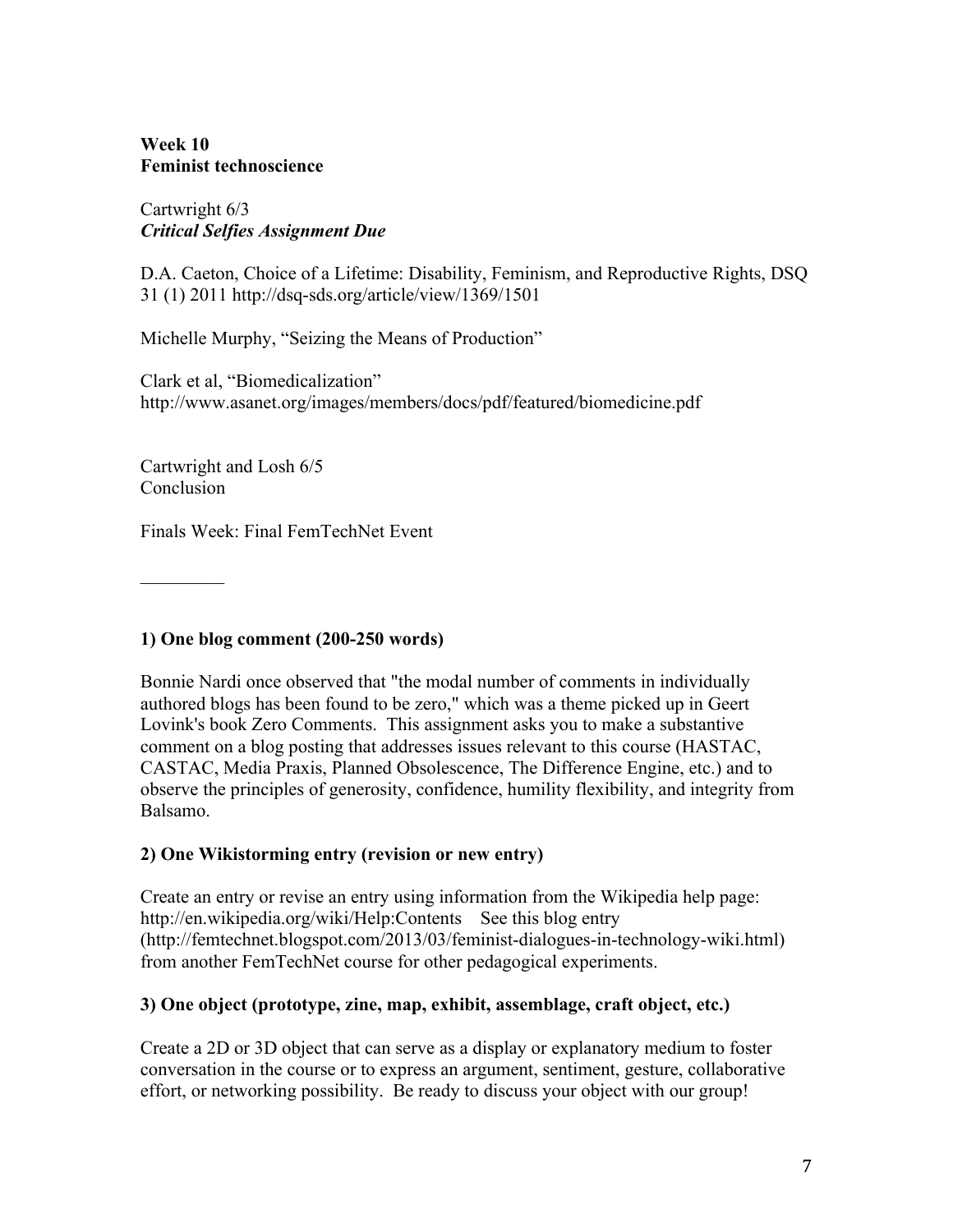## **4) Virtual ethnography**

In composing an ethnography of 7-10 pages, you should start with considering ethical framing. Documents created by the Association of Internet Researchers at http://aoir.org/reports/ethics.pdf and http://aoir.org/reports/ethics2.pdf, including feminist scholars from FemTechNet.

# **5) Mapping Project**

Feminists often work to make the invisible visible. What does it mean to create a visual representation of place-making activities and landmarks of subjective experience? FemTechNet students have done feminist mapping projects that include charting sites of blocked access, sexual violation, and other manifestations of structural injustice. You may want to consider the limitations of resources like Google maps before adopting it, given the company's policies on privacy.

## **6) Critical Selfie**

Online courses for women using selfies, such as Becky Higgin's Project Real Life or NOW YOU workshops devoted to "self care" and "nurturing ourselves wholeheartedly" facilitate both expression and repression in disciplining the body. Feminist researchers from the Association of Internet Researchers are encouraging students to rethink the genre of the selfie. Shoot a critical selfie and write a one-paragraph caption explaining your approach to the apparatuses of networked mobile digital photography and your own relationship to display media.

#### **Group project: One boundary object video or audio recording (interview, essay, vlog, digital storytelling, demo, etc. )**

Create a video or audio recording that responds to the keyword project of FemTechNet. See keywords posted at http://fembotcollective.org/femtechnet/faq-for-femtechnet/ and videos posted at http://archive.org/details/FemtechnetKeywordVideos for ideas. Be ready to screen your recording for the group!

## **Geisel Library a-reserves**

Balsamo, Technologies of the Gendered Body

Brewer, J., Sexual interactions: Why we should talk about sex in HCI

Chavan, A., The washing machine that ate my sari: Mistakes in cross-cultural design